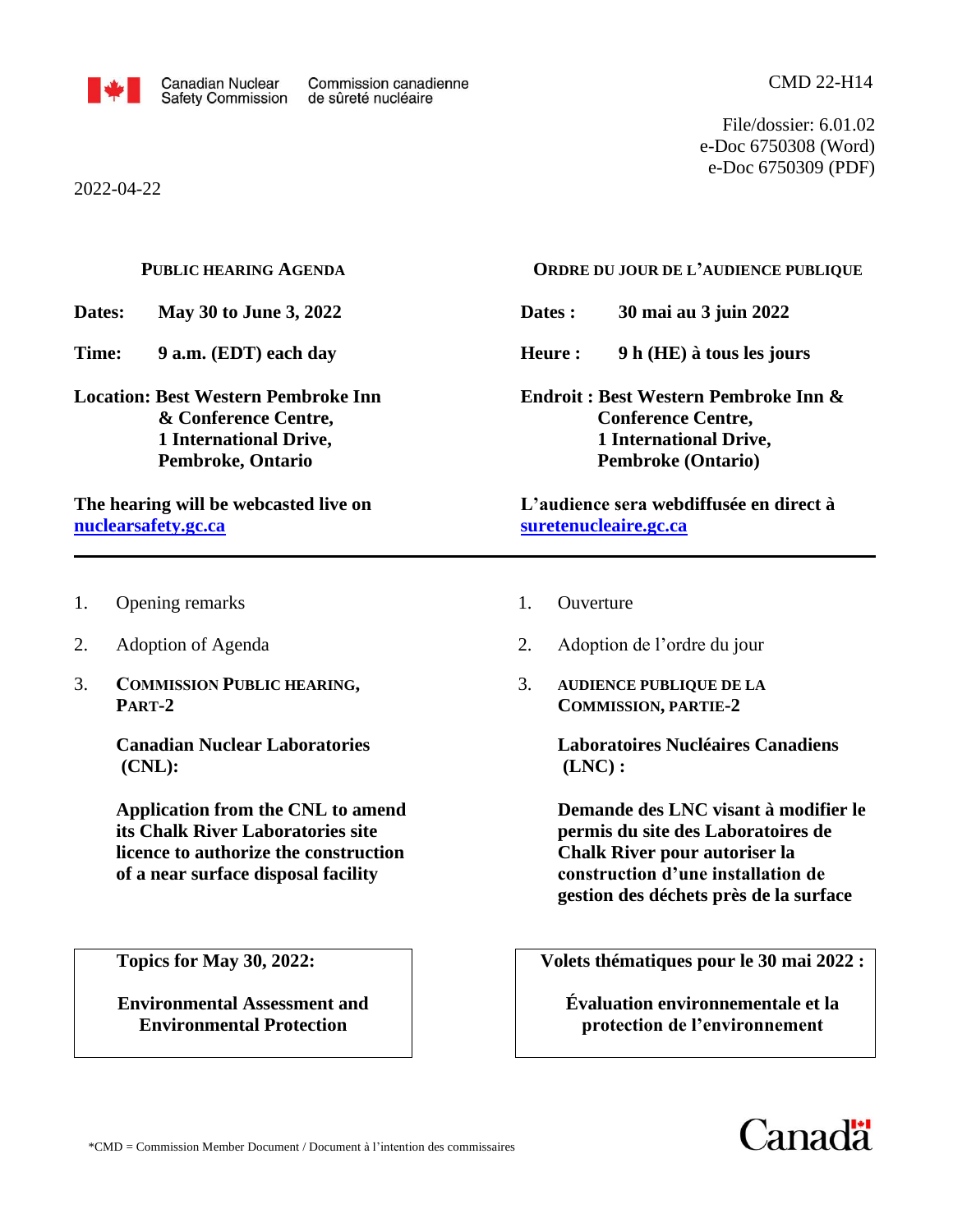# 22-H7.99  $22-H7.16$   $\bullet$  $22-H7.125$   $\bullet$  $22-H7.104$   $\bullet$  $22-H7.137$   $\bullet$  $22-H7.130$   $\bullet$ 22-H7.95  $22-H7.9$   $\bullet$ 22-H7.132 · • Présentation par le personnel de la CCSN [Les présentations des LNC et du personnel de la CCSN seront disponibles après le 24 mai 2022] • Présentation par Énergie atomique du Canada limitée • Présentation par la Ville d'Ottawa • Présentation par Garde-Rivière des Outaouais • Présentation par de l'environnement radioprotection du Québec Présentation par la Communauté métropolitaine de Montréal Basses-Laurentides • Présentation par la in Nuclear • Présentation par Gillian Walker

- **CMD**
- Supplementary written submissions and presentation by the Canadian Nuclear Laboratories  $22-H7.1B$   $\bullet$ 22-H7.1C • Mémoires supplémentaires et présentation par les Laboratoires Nucléaires Canadiens
- Presentation by CNSC staff

[Presentations from CNL and CNSC staff will be available after May 24, 2022]

- Presentation by Atomic Energy of Canada Limited
- Presentation by the City of Ottawa
- Presentation by Ottawa Riverkeeper

# **LUNCH FROM 12:15 TO 1:15 P.M.**

- Presentation by the Canadian Environmental Law Association
- Presentation by the Responsable national et Co-autorité réglementaire de la radioprotection du Québec
- Presentation by the Communauté métropolitaine de Montréal
- Presentation by Action Environnement Basses-Laurentides
- Presentation by the North American Young Generation in Nuclear
- Presentation by Gillian Walker

# **DÎNER DE 12 H 15 À 13 H 15**

- l'Association canadienne du droit
- Présentation par le Responsable national et Co-autorité réglementaire de la
	- Présentation par Action Environnement
	- North American Young Generation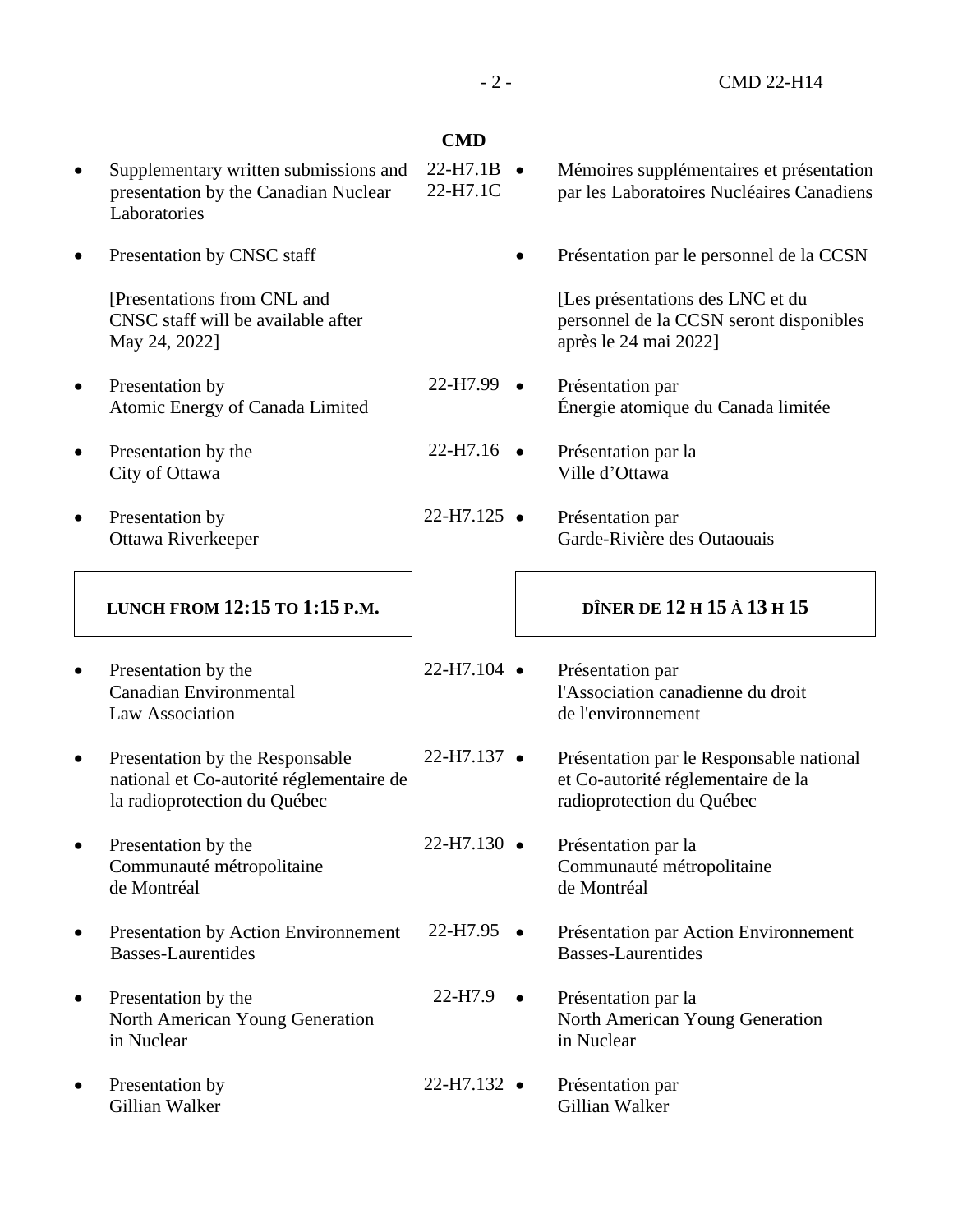- Presentation by the Greenspace Alliance of Canada's Capital
- Presentation by the Ottawa Raging Grannies
- Presentation by the Sierra Club Canada Foundation

#### **DINNER FROM 5:30 TO 6:30 P.M.**

- Presentation by William Turner
- Presentation by Shaughn McArthur
- Presentation by Janet Graham
- Presentation by David V. Thompson
- Presentation by Christian Renault

**ROUND OF QUESTIONS FROM COMMISSION MEMBERS ON WRITTEN SUBMISSIONS RELATED TO ENVIRONMENTAL ASSESSMENT AND ENVIRONMENTAL PROTECTION**

**(LIST OF WRITTEN SUBMISSIONS BY TOPIC STARTING AT PAGE 12)**

**END OF THE SESSION FOR MAY 30, 2022 THE HEARING WILL RESUME AT 9 A.M. ON MAY 31, 2022**

- $22-H7.50$   $\bullet$ • Présentation par les Ottawa Raging Grannies
- $22-H7.41$   $\bullet$ • Présentation par la Fondation Sierra Club Canada

#### **SOUPER DE 17 H 30 À 18 H 30**

- $22-H7.64$   $\bullet$ • Présentation par William Turner
- $22-H7.76$   $\bullet$ Présentation par Shaughn McArthur
- $22-H7.133$   $\bullet$ • Présentation par Janet Graham
- $22-H7.49$   $\bullet$ • Présentation par David V. Thompson
- 22-H7.147 • Présentation par Christian Renault

**PÉRIODE DE QUESTIONS DES MEMBRES DE LA COMMISSION AU SUJET DES MÉMOIRES ÉCRITS PORTANT SUR L'ÉVALUATION ENVIRONNEMENTALE ET LA PROTECTION DE L'ENVIRONNEMENT**

> **(LA LISTE DES MÉMOIRES PAR VOLET THÉMATIQUE DÉBUTE À LA PAGE 12)**

**FIN DE LA SESSION POUR LE 30 MAI 2022 L'AUDIENCE SE POURSUIVRA À 9 H LE 31 MAI 2022**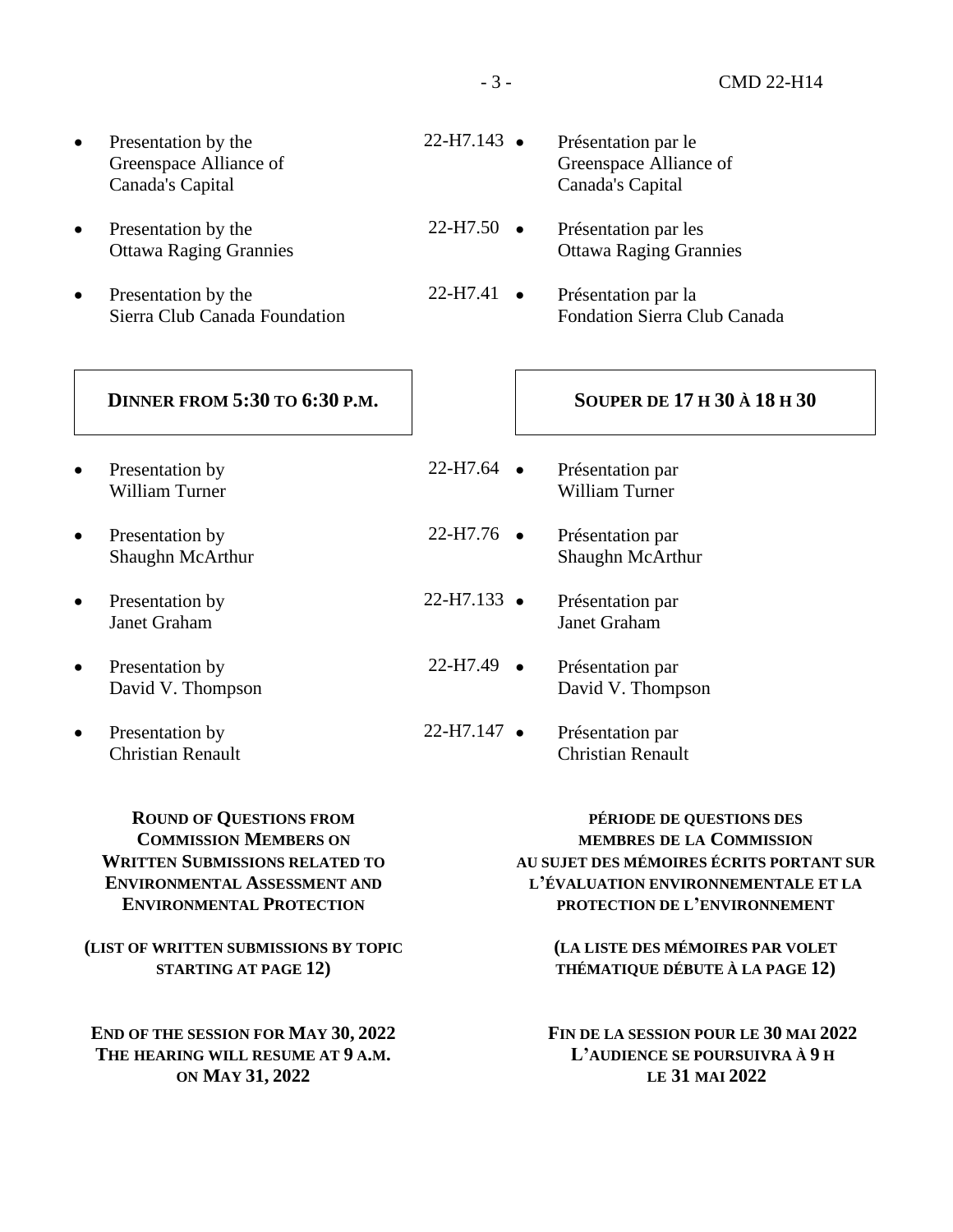#### **Tuesday, May 31, 2022 9 a.m. (EDT)**

**Topic for May 31, 2022:**

# **Long-Term Safety Case**

- Presentation by the Canadian Nuclear Laboratories
- Presentation by CNSC staff
- Presentation by the Ottawa River Institute
- Presentation by the Old Fort William Cottagers' Association
- Presentation by Chris Cavan
- Presentation by Johanna Echlin
- Presentation by Evelyn Gigantes
- Presentation by Lynn Jones
- Presentation by Erwin Dreessen

#### **LUNCH FROM 12 P.M. TO 1 P.M.**

- Presentation by the Concerned Citizens of Renfrew County and Area
- Presentation by the Canadian Nuclear Workers' Council
- Presentation by Kerry Rowe

# **Le mardi 31 mai 2022 9 h (HE)**

# $22-H7.129$   $\bullet$  $22-H7.36$   $\bullet$  $22-H7.58$   $\bullet$  $22-H7.155$   $\bullet$  $22-H7.19$   $\bullet$  $22-H7.136$   $\bullet$  $22-H7.21$   $\bullet$ 22-H7.74 • **Volet thématique pour le 31 mai 2022 : Sûreté à long terme** • Présentation par les Laboratoires Nucléaires Canadiens • Présentation par le personnel de la CCSN Présentation par l' Ottawa River Institute • Présentation par l'Old Fort William Cottagers' Association • Présentation par Chris Cavan • Présentation par Johanna Echlin • Présentation par Evelyn Gigantes • Présentation par Lynn Jones • Présentation par Erwin Dreessen **DÎNER DE 12 H À 13 H** • Présentation par le Concerned Citizens of Renfrew County and Area

- 22-H7.94 • Présentation par le Conseil canadien des travailleurs du nucléaire
- $22-H7.60$   $\bullet$ • Présentation par Kerry Rowe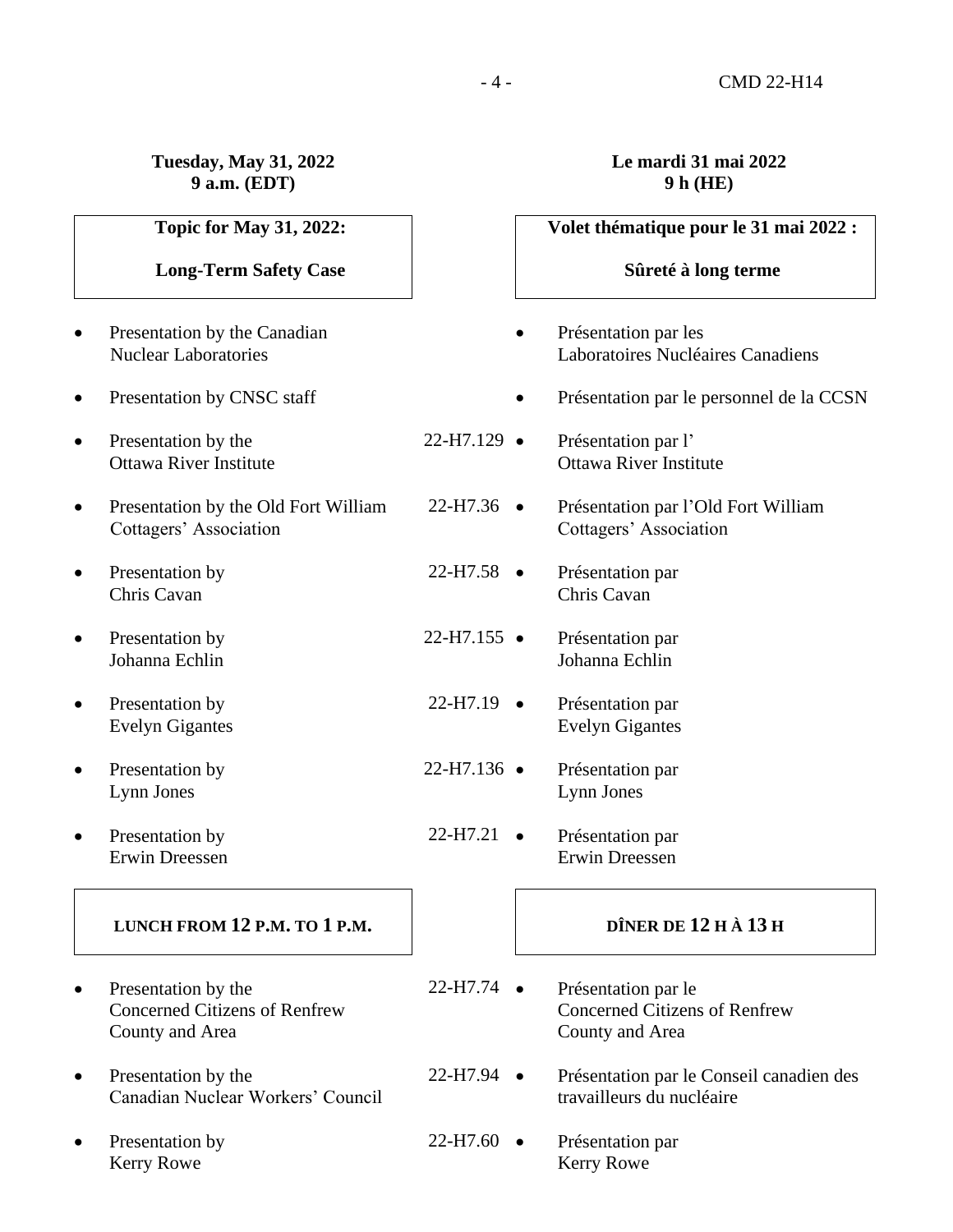|           | Presentation by<br>Gabrielle Psotka                                 | 22-H7.80              | Présentation par<br>Gabrielle Psotka                             |
|-----------|---------------------------------------------------------------------|-----------------------|------------------------------------------------------------------|
|           | Presentation by<br>Georgina Bartos                                  | 22-H7.84              | Présentation par<br>Georgina Bartos                              |
|           | Presentation by<br>Northwatch                                       | $22-H7.138$ $\bullet$ | Présentation par<br>Northwatch                                   |
|           | Presentation by the Nuclear Waste<br><b>Management Organization</b> | 22-H7.81              | Présentation par la<br>Société de gestion des déchets nucléaires |
|           | <b>DINNER FROM 5:30 P.M. TO 6:30 P.M.</b>                           |                       | <b>SOUPER DE 17 H 30 À 18 H 30</b>                               |
|           | Presentation by<br>Isabelle Sawyer                                  | 22-H7.167 ·           | Présentation par<br><b>Isabelle Sawyer</b>                       |
|           | Presentation by the<br><b>Canadian Nuclear Association</b>          | $22-H7.88$ $\bullet$  | Présentation par l'<br>Association nucléaire canadienne          |
|           | Presentation by the<br><b>Canadian Nuclear Society</b>              | 22-H7.5               | Présentation par la<br>Société nucléaire canadienne              |
| $\bullet$ | Presentation by<br>CANDU Owners Group Inc.                          | $22-H7.96$ $\bullet$  | Présentation par<br>CANDU Owners Group Inc.                      |
|           | Presentation by<br><b>Bruce Power</b>                               | $22-H7.108$ $\bullet$ | Présentation par<br><b>Bruce Power</b>                           |
|           | Presentation by<br><b>Richard Sexton</b>                            | $22-H7.135$ $\bullet$ | Présentation par<br><b>Richard Sexton</b>                        |
|           |                                                                     |                       |                                                                  |

**END OF THE SESSION FOR MAY 31, 2022 THE HEARING WILL RESUME AT 9 A.M. ON JUNE 1, 2022**

**FIN DE LA SESSION POUR LE 31 MAI 2022 L'AUDIENCE SE POURSUIVRA À 9 H LE 1 ER JUIN 2022**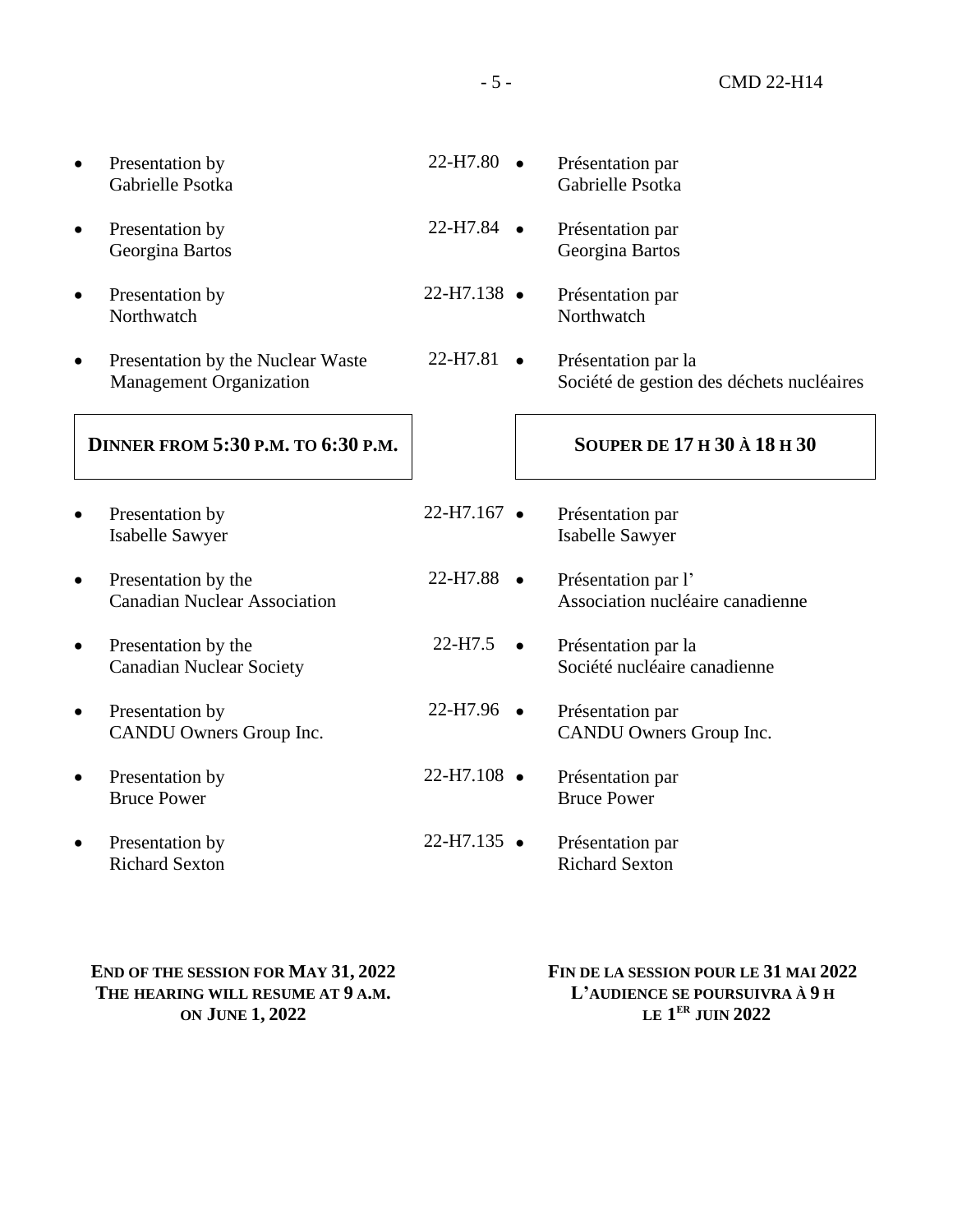## **Wednesday, June 1, 2022 9 a.m. (EDT)**

# **Le mercredi 1er juin 2022 9 h (HE)**

|           | Topic for June 1, 2022:                                                                   |                       |           | Volet thématique pour le 1 <sup>er</sup> juin 2022 :                                 |
|-----------|-------------------------------------------------------------------------------------------|-----------------------|-----------|--------------------------------------------------------------------------------------|
|           | <b>Long-Term Safety Case</b>                                                              |                       |           | Sûreté à long terme                                                                  |
| $\bullet$ | Presentation by the<br>Radiation Safety Institute of Canada                               | $22-H7.102$ $\bullet$ |           | Présentation par<br>l'Institut de radioprotection du Canada                          |
| $\bullet$ | Presentation by<br>Gursimer Sandhu                                                        | 22-H7.89              | $\bullet$ | Présentation par<br>Gursimer Sandhu                                                  |
| $\bullet$ | Presentation by<br>Nira Dookeran                                                          | 22-H7.146 ·           |           | Présentation par<br>Nira Dookeran                                                    |
| $\bullet$ | Presentation by the Ralliement<br>contre la pollution radioactive                         | $22-H7.105$ $\bullet$ |           | Présentation par le<br>Ralliement contre la pollution radioactive                    |
| $\bullet$ | Presentation by<br>Sophie Chatel, MP of Pontiac                                           | $22-H7.127$ $\bullet$ |           | Présentation par<br>Sophie Chatel, députée de Pontiac                                |
| $\bullet$ | Presentation by<br><b>Action Climat Outaouais</b>                                         | 22-H7.126 ·           |           | Présentation par<br><b>Action Climat Outaouais</b>                                   |
| $\bullet$ | Presentation by<br>Benjamin Benson                                                        | 22-H7.106 ·           |           | Présentation par<br>Benjamin Benson                                                  |
|           | LUNCH FROM 12 P.M. TO 1 P.M.                                                              |                       |           | DÎNER DE 12 H À 13 H                                                                 |
| $\bullet$ | Presentation by the<br>Kitchissippi-Ottawa Valley Chapter,<br><b>Council of Canadians</b> | 22-H7.45              |           | Présentation par le<br>Conseil des Canadiens, chapitre<br>Kitchissippi-Ottawa Valley |
| $\bullet$ | Presentation by<br>James R. Walker                                                        | 22-H7.63              | $\bullet$ | Présentation par<br>James R. Walker                                                  |
|           | Presentation by<br>Ken Chaplin                                                            | $22-H7.62$ •          |           | Présentation par<br>Ken Chaplin                                                      |
|           | Presentation by<br><b>Prevent Cancer Now</b>                                              | 22-H7.75              | $\bullet$ | Présentation par<br><b>Prevent Cancer Now</b>                                        |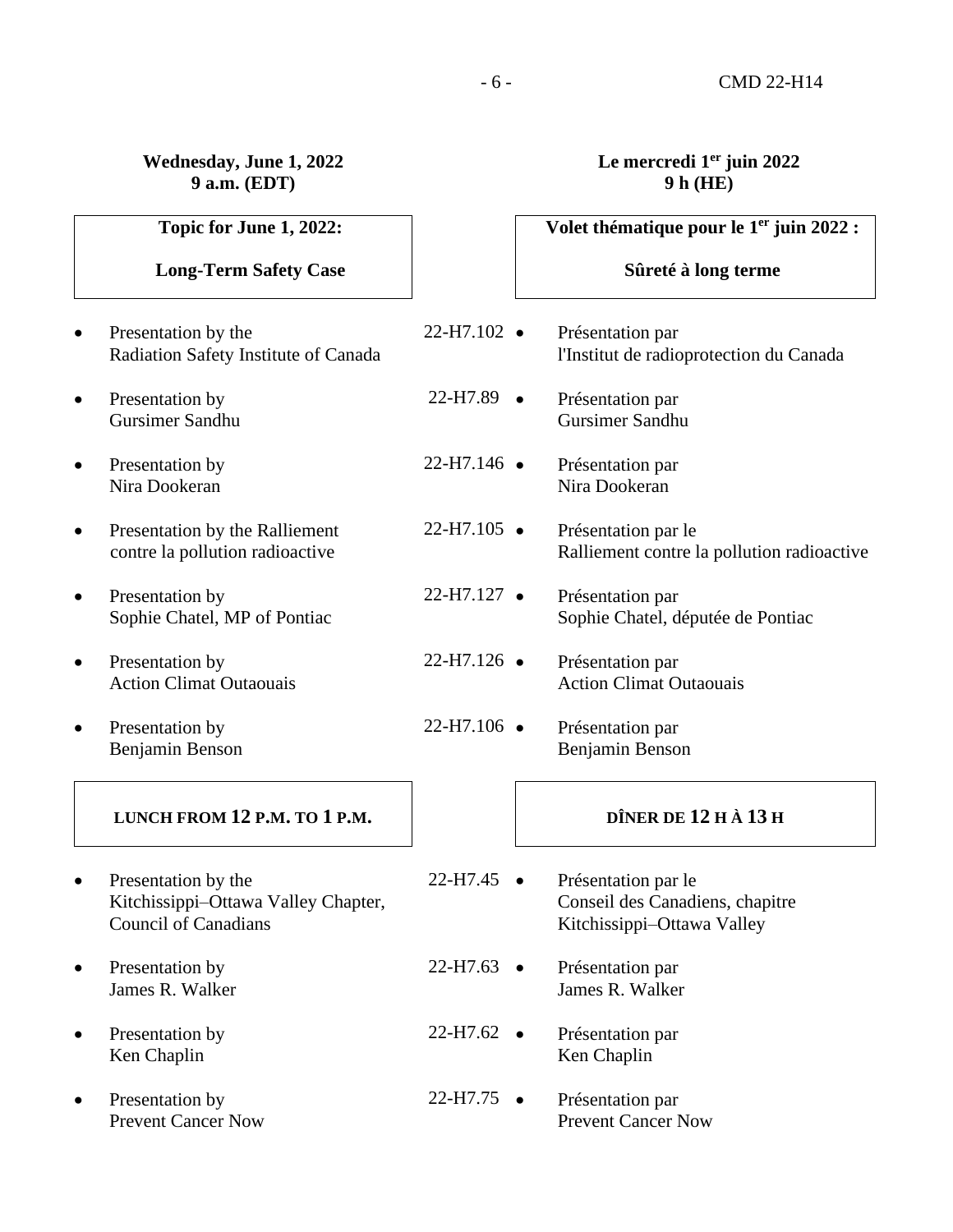| <b>ROUND OF QUESTIONS FROM</b>                                                 |                       | PÉRIODE DE QUESTIONS DES                                                 |
|--------------------------------------------------------------------------------|-----------------------|--------------------------------------------------------------------------|
| Presentation by<br><b>Judith Fox Lee</b>                                       | $22-H7.142$ $\bullet$ | Présentation par<br>Judith Fox Lee                                       |
| Presentation by the<br><b>Pontiac Environment Protection</b>                   | $22-H7.69$ $\bullet$  | Présentation par la<br>Protection environnementale de Pontiac            |
| Presentation by<br>Duncan Noble                                                | $22-H7.119$ $\bullet$ | Présentation par<br>Duncan Noble                                         |
| Presentation by<br>Kathryn Lindsay                                             | $22-H7.124$ $\bullet$ | Présentation par<br>Kathryn Lindsay                                      |
| Presentation by<br><b>Ipsos Custodes</b>                                       | $22-H7.79$ $\bullet$  | Présentation par<br><b>Ipsos Custodes</b>                                |
| Presentation by the<br><b>Canadian Coalition for</b><br>Nuclear Responsibility | $22-H7.144$ $\bullet$ | Présentation par le<br>Regroupement pour la surveillance<br>du nucléaire |
| Presentation by<br>Simon J. Daigle                                             | $22-H7.150$ $\bullet$ | Présentation par<br>Simon J. Daigle                                      |
| Presentation by the Provincial Council<br>of Women of Ontario                  | $22-H7.141$ $\bullet$ | Présentation par le<br>Provincial Council of Women of Ontario            |

# **COMMISSION MEMBERS ON WRITTEN SUBMISSIONS RELATED TO LONG-TERM SAFETY CASE**

# **(LIST OF WRITTEN SUBMISSIONS BY TOPIC STARTING AT PAGE 12)**

# **MEMBRES DE LA COMMISSION AU SUJET DES MÉMOIRES ÉCRITS PORTANT SUR LA SÛRETÉ À LONG TERME**

# **(LA LISTE DES MÉMOIRES PAR VOLET THÉMATIQUE DÉBUTE À LA PAGE 12)**

| <b>DINNER FROM 5:30 P.M. TO 6:30 P.M.</b>                                      |                      | <b>SOUPER DE 17 H 30 À 18 H 30</b>                                           |
|--------------------------------------------------------------------------------|----------------------|------------------------------------------------------------------------------|
| Presentation by the Ottawa Chapter<br>$\bullet$<br>of the Council of Canadians | $22-H7.117 \bullet$  | Présentation par le Conseil des Canadiens,<br>chapitre d'Ottawa              |
| Presentation by the<br>Organization of Canadian<br><b>Nuclear Industries</b>   | $22-H7.10$ $\bullet$ | Présentation par l'<br>Organization of Canadian<br><b>Nuclear Industries</b> |
| Presentation by<br>Kinectrics Inc.                                             | $22-H7.55$ $\bullet$ | Présentation par<br>Kinectrics Inc.                                          |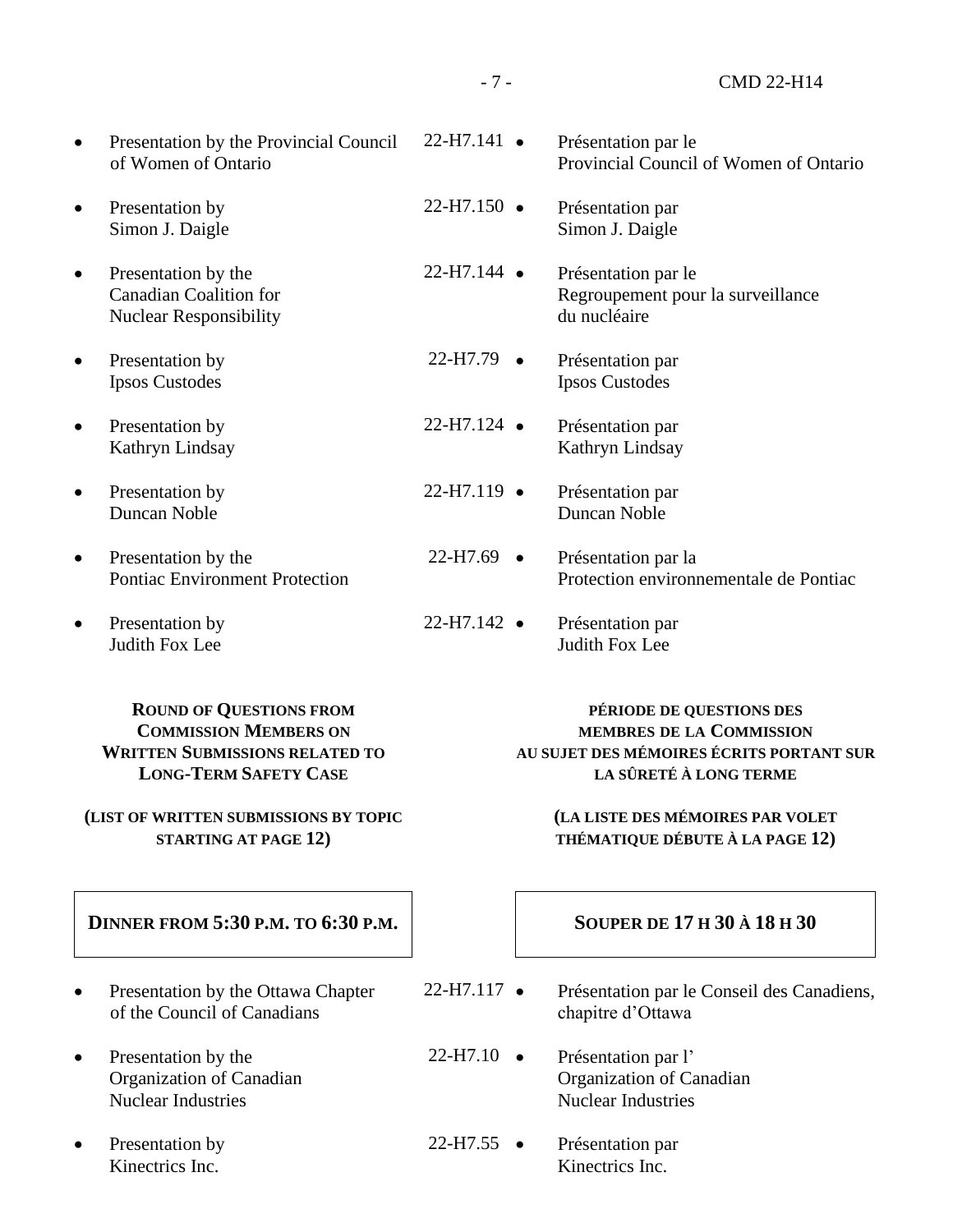- Presentation by Westinghouse Electric Canada Inc.
- Presentation by the Brilliant Energy Institute at Ontario Tech University

# **END OF THE SESSION FOR JUNE 1, 2022 THE HEARING WILL RESUME AT 9 A.M. ON JUNE 2, 2022**

- 22-H7.87 • Présentation par Westinghouse Electric Canada Inc.
- $22-H7.131$   $\bullet$ • Présentation par la Brilliant Energy Institute de l'Ontario Tech University

#### **FIN DE LA SESSION POUR LE 1 ER JUIN 2022 L'AUDIENCE SE POURSUIVRA À 9 H LE 2 JUIN 2022**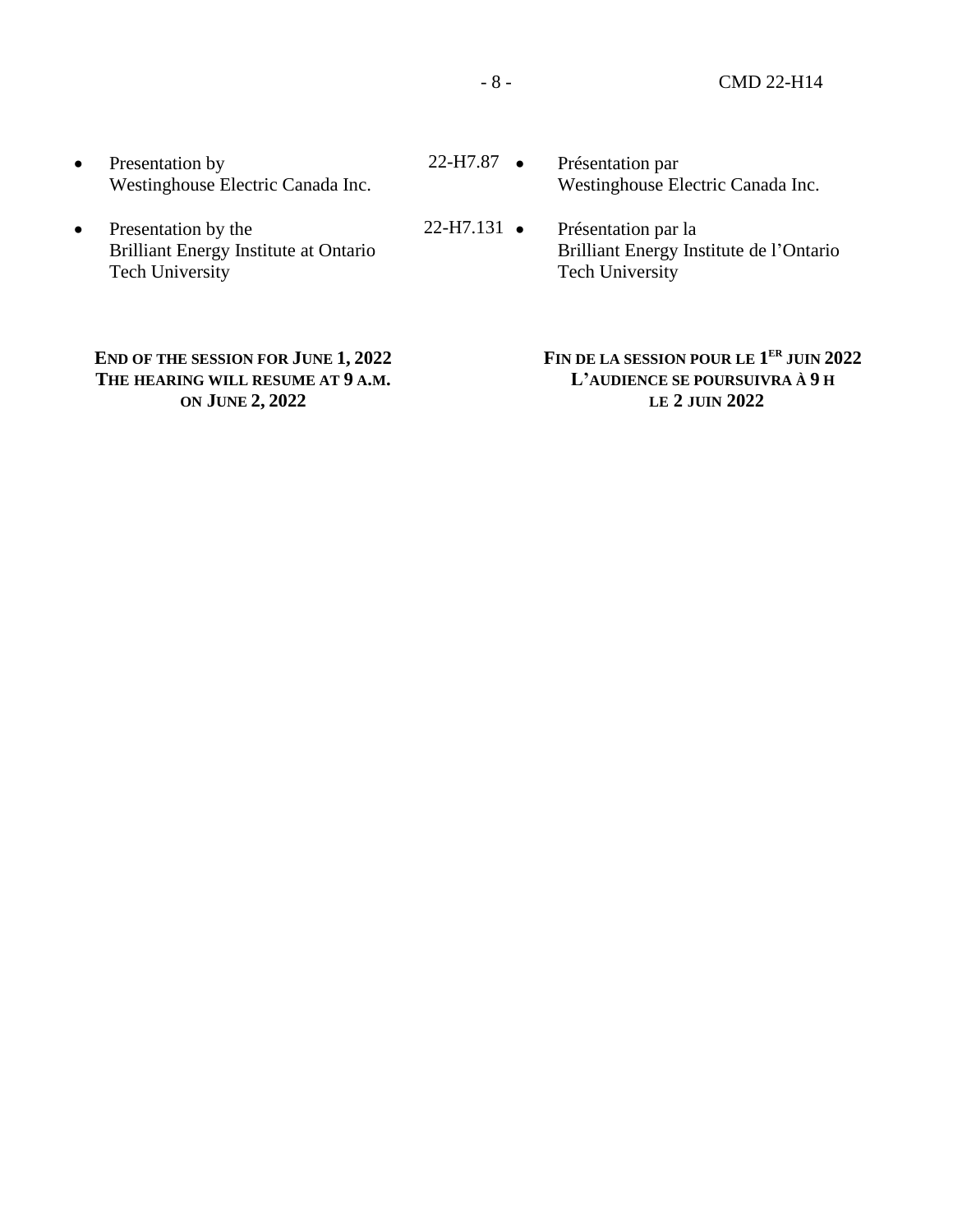**Thursday, June 2, 2022 9 a.m. (EDT)**

**Topics for June 2, 2022:**

**Indigenous Consultation and Engagement** 

- Presentation by the Canadian Nuclear Laboratories
- Presentation by CNSC staff
- Presentation by the Algonquins of Pikwàkanagàn First Nation

# **LUNCH FROM 11:30 A.M. TO 12:30 P.M.**

- Presentation by Kebaowek First Nation
- Presentation by the Wolf Lake First Nation
- Presentation by the Mitchikanibikok Inik, Algonquins of Barriere Lake

# **Le jeudi 2 juin 2022 9 h (HE)**

**Consultation et la mobilisation des Autochtones**

**Volets thématiques pour le 2 juin 2022 :**

- Présentation par les Laboratoires Nucléaires Canadiens
- Présentation par le personnel de la CCSN
- 22-H7.109 • Présentation par la Première Nation des Algonquins de Pikwàkanagàn

# **DÎNER DE 11 H 30 À 12 H 30**

- $22-H7.111$   $\bullet$ • Présentation par la Première nation de Kebaowek
- $22-H7.120$   $\bullet$ • Présentation par la Première Nation de Wolf Lake
- $22-H7.139$   $\bullet$ • Présentation par les Mitchikanibikok Inik, Les Algonquins du Lac Barrière

**ROUND OF QUESTIONS FROM COMMISSION MEMBERS ON WRITTEN SUBMISSIONS RELATED TO INDIGENOUS CONSULTATION AND ENGAGEMENT**

#### **(LIST OF WRITTEN SUBMISSIONS BY TOPIC STARTING AT PAGE 12)**

**END OF THE SESSION FOR JUNE 2, 2022 THE HEARING WILL RESUME AT 9 A.M. ON JUNE 3, 2022**

**PÉRIODE DE QUESTIONS DES MEMBRES DE LA COMMISSION AU SUJET DES MÉMOIRES ÉCRITS PORTANT SUR LA CONSULTATION ET LA MOBILISATION DES AUTOCHTONES**

**(LA LISTE DES MÉMOIRES PAR VOLET THÉMATIQUE DÉBUTE À LA PAGE 12)**

**FIN DE LA SESSION POUR LE 2 JUIN 2022 L'AUDIENCE SE POURSUIVRA À 9 H LE 3 JUIN 2022**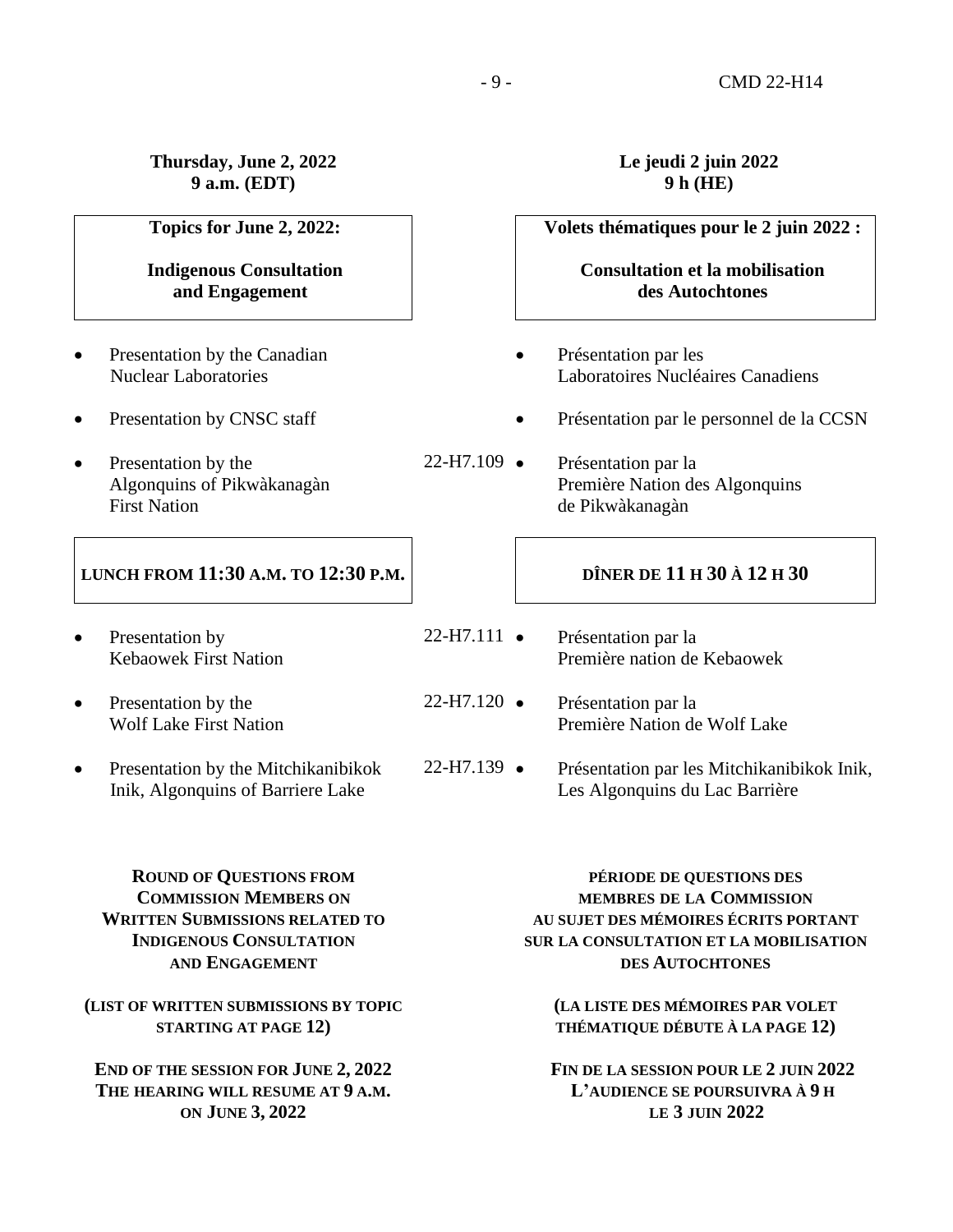# **Friday, June 3, 2022 9 a.m. (EDT)**

# **Topic for June 3, 2022:**

# **Requested Licence Amendment**

- Present Nucle
- $\bullet$  Presentation by Presentation by C<sub>NS</sub>c station by C<sub>NS</sub>c station by C<sub>NS</sub>c station by C<sub>NS</sub> station by C<sub>NS</sub> station by C<sub>NS</sub> station by C<sub>NS</sub> station by C<sub>NS</sub> station by C<sub>NS</sub> station by C<sub>NS</sub> station by C<sub>NS</sub> stati
- Present Corpo
- Present City of
- $\bullet$  Presentation by Presentation by the Beaumont by the Beaumont by the Beaumont Beaumont Beaumont Beaumont Beaumont Beaumont Beaumont Beaumont Beaumont Beaumont Beaumont Beaumont Beaumont Beaumont Beaumont Beaumont Beau Count
- $\bullet$  Present David
- $\bullet$  Present Martin
- Presen  $MRC$
- $\bullet$  Present Ish Tl
- $\bullet$  Present Nucle

# **Le vendredi 3 juin 2022 9 h (HE)**

| Topic for June 3, 2022:                             |                       | Volet thématique pour le 3 juin 2022 :                       |
|-----------------------------------------------------|-----------------------|--------------------------------------------------------------|
| quested Licence Amendment                           |                       | Modification demandée au permis                              |
| ntation by the Canadian<br>ear Laboratories         |                       | Présentation par les<br>Laboratoires Nucléaires Canadiens    |
| ntation by CNSC staff                               |                       | Présentation par le personnel de la CCSN                     |
| ntation by the<br>oration of the Town of Deep River | $22-H7.39$ $\bullet$  | Présentation par la<br>Corporation of the Town of Deep River |
| ntation by the<br>of Pembroke                       | $22-H7.40$ $\bullet$  | Présentation par la<br>Ville de Pembroke                     |
| ntation by the<br>ty of Renfrew                     | $22-H7.101$ $\bullet$ | Présentation par la<br>Comté de Renfrew                      |
| ntation by<br>d McNicoll                            | $22-H7.72$ $\bullet$  | Présentation par<br>David McNicoll                           |
| ntation by<br>n Flood                               | $22-H7.46$ $\bullet$  | Présentation par<br><b>Martin Flood</b>                      |
| ntation by the<br>Pontiac                           | $22-H7.122$ $\bullet$ | Présentation par la<br><b>MRC</b> de Pontiac                 |
| ntation by<br>heilheimer                            | $22-H7.33$ $\bullet$  | Présentation par<br><b>Ish Theilheimer</b>                   |
| ntation by<br>ear Waste Watch                       | $22-H7.103$ $\bullet$ | Présentation par<br><b>Action Déchets Nucléaires</b>         |
|                                                     |                       |                                                              |

**FIN DES EXPOSÉS ORAUX**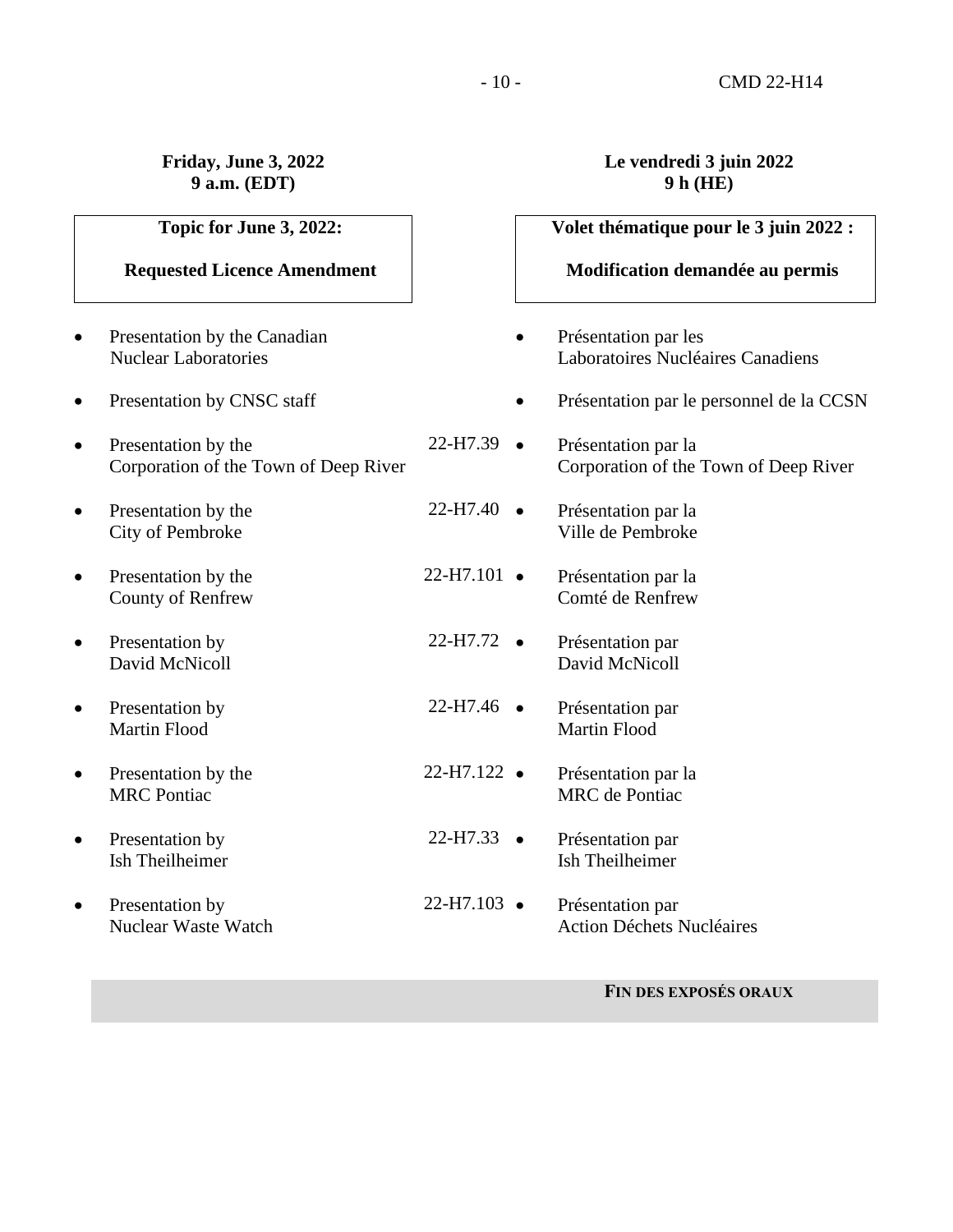#### **LUNCH FROM 12 P.M. TO 1 P.M.**

# **DÎNER DE 12 H À 13 H**

**ROUND OF QUESTIONS FROM COMMISSION MEMBERS ON WRITTEN SUBMISSIONS RELATED TO REQUESTED LICENCE AMENDMENT**

**(LIST OF WRITTEN SUBMISSIONS BY TOPIC STARTING AT PAGE 12)**

**PÉRIODE DE QUESTIONS DES MEMBRES DE LA COMMISSION AU SUJET DES MÉMOIRES ÉCRITS PORTANT SUR LA MODIFICATION DEMANDÉE AU PERMIS**

**(LA LISTE DES MÉMOIRES PAR VOLET THÉMATIQUE DÉBUTE À LA PAGE 12)**

**FINAL ROUND OF QUESTIONS FROM COMMISSION MEMBERS**

4. **CLOSING**

**DERNIÈRE PÉRIODE DE QUESTIONS DES MEMBRES DE LA COMMISSION**

4. **CLÔTURE**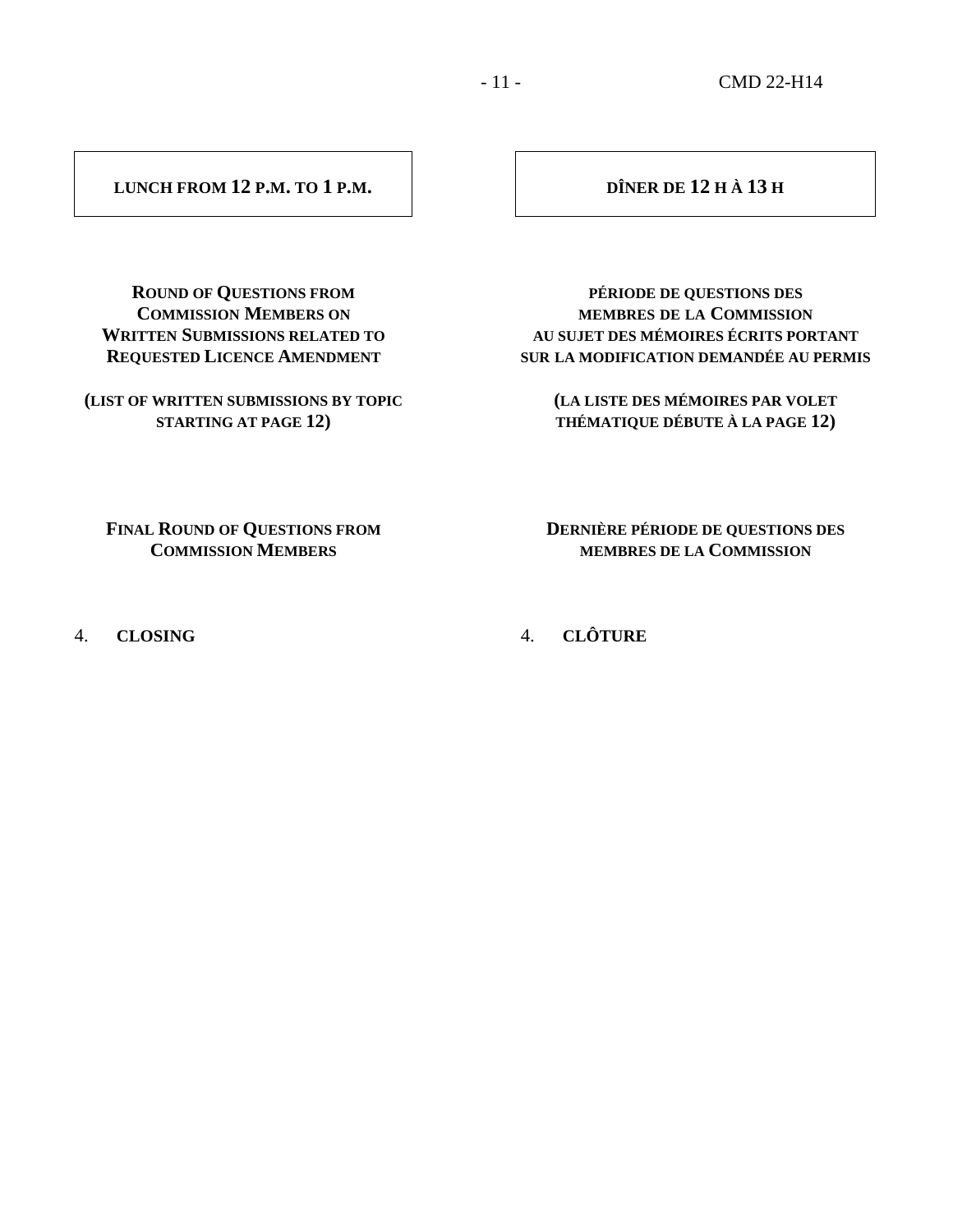#### **MÉMOIRES**

#### **NOTE:**

Written submissions from people who chose not to make an oral presentation are very important to this review. These written submissions have been carefully considered and Commission Members will have the opportunity to ask questions to CNL and CNSC staff on the written submissions, if need be, during the rounds of questions related to the specific topics or during the final rounds of questions at the end of the hearing.

# **Written submissions pertaining to Environmental Assessment and Environmental Protection**

- Written submission from Woo-Jae Cheong
- Written submission from Diana Gillam
- Written submission from John and Diane Almstedt
- Written submission from Mohammad Madani
- Written submission from Alan Soucie
- Written submission from Christina and Robbie Anderman
- Written submission from David Caron
- Written submission from Nathan Benkhe
- Written submission from Jane Higgison

#### **NOTE :**

Ces mémoires déposés par des gens qui ont choisi de ne pas faire d'exposé oral sont très importants dans le cadre de cette audience. Ils ont été lus avec attention et les membres de la Commission pourront poser des questions au LNC et au personnel de la CCSN sur ces mémoires, s'il y a lieu, durant la période de questions portant sur les volets thématiques spécifiques ou durant la dernière période de questions à la fin de l'audience.

## **Mémoires écrits portant sur l'évaluation environnementale et la protection de l'environnement**

 $22-H7.3$   $\bullet$  $22-H7.7$   $\bullet$  $22-H7.14$   $\bullet$  $22-H7.26$   $\bullet$  $22-H7.28$   $\bullet$  $22-H7.31$   $\bullet$  $22-H7.32$   $\bullet$  $22-H7.34$   $\bullet$  $22-H7.43$   $\bullet$ Mémoire de Woo-Jae Cheong • Mémoire de Diana Gillam Mémoire de John et Diane Almstedt Mémoire de Mohammad Madani • Mémoire de Alan Soucie • Mémoire de Christina et Robbie Anderman Mémoire de David Caron • Mémoire de Nathan Benkhe • Mémoire de Jane Higgison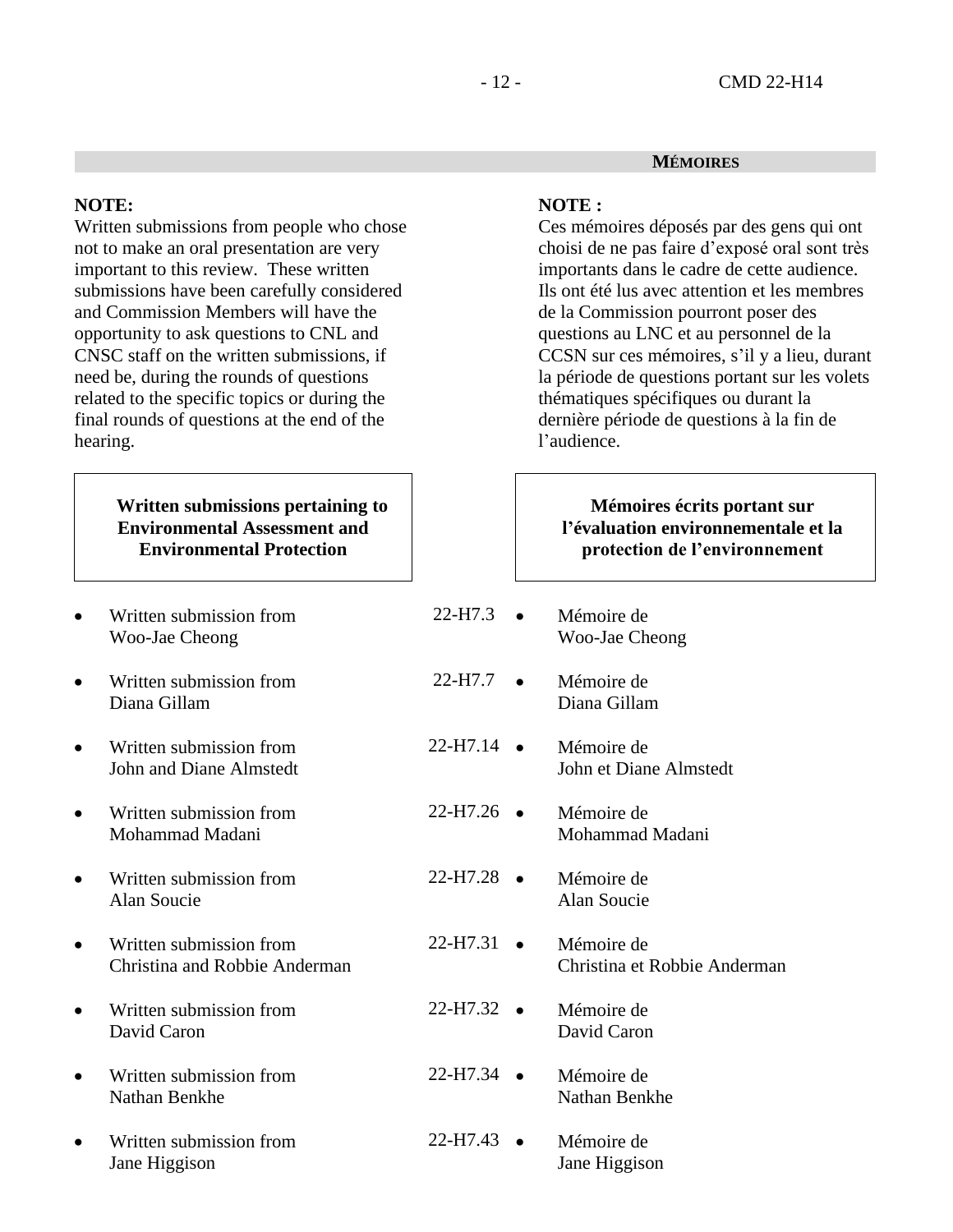| Written submission from<br><b>Ian Clark</b>                                           | 22-H7.61              | Mémoire d'<br>Ian Clark                                                 |
|---------------------------------------------------------------------------------------|-----------------------|-------------------------------------------------------------------------|
| Written submission from<br>Anita Sawyer, William Sawyer and<br><b>Maureen Maloney</b> | $22-H7.68$ $\bullet$  | Mémoire de<br>Anita Sawyer, William Sawyer et<br><b>Maureen Maloney</b> |
| Written submission from<br>Cathy Vakil                                                | 22-H7.71              | Mémoire de<br>Cathy Vakil                                               |
| Written submission from<br>Luc Bégin                                                  | $22-H7.73$ $\bullet$  | Mémoire de<br>Luc Bégin                                                 |
| Written submission from<br><b>Tracy Sanderson</b>                                     | 22-H7.78<br>$\bullet$ | Mémoire de<br><b>Tracy Sanderson</b>                                    |
| Written submission from<br><b>Kathy Eisner</b>                                        | $22-H7.83$ $\bullet$  | Mémoire de<br><b>Kathy Eisner</b>                                       |
| Written submission from<br>Gordon MacMillan                                           | 22-H7.107 ·           | Mémoire de<br>Gordon MacMillan                                          |
| Written submission from<br><b>James Harrington</b>                                    | $22-H7.114$ $\bullet$ | Mémoire de<br><b>James Harrington</b>                                   |
| Written submission from<br><b>Annette Chaplin</b>                                     | $22-H7.121$ $\bullet$ | Mémoire de<br><b>Annette Chaplin</b>                                    |
| Written submission from<br><b>Richard Snider</b>                                      | $22-H7.134$ $\bullet$ | Mémoire de<br><b>Richard Snider</b>                                     |
| Written submission from<br>Rena Ginsberg and Boyd Reimer                              | 22-H7.145 ·           | Mémoire de<br>Rena Ginsberg et Boyd Reimer                              |
| Written submission from<br><b>Christine Graham</b>                                    | $22-H7.149$ $\bullet$ | Mémoire de<br><b>Christine Graham</b>                                   |
| Written submission from<br>Lisa Shaw-Verhoek                                          | $22-H7.157$ $\bullet$ | Mémoire de<br>Lisa Shaw-Verhoek                                         |
| Written submission from the<br>Agence de bassin versant des 7                         | 22-H7.159 ·           | Mémoire de<br>l'Agence de bassin versant des 7                          |
| Written submission from<br>Pierre Lemay                                               | $22-H7.165$ $\bullet$ | Mémoire de<br>Pierre Lemay                                              |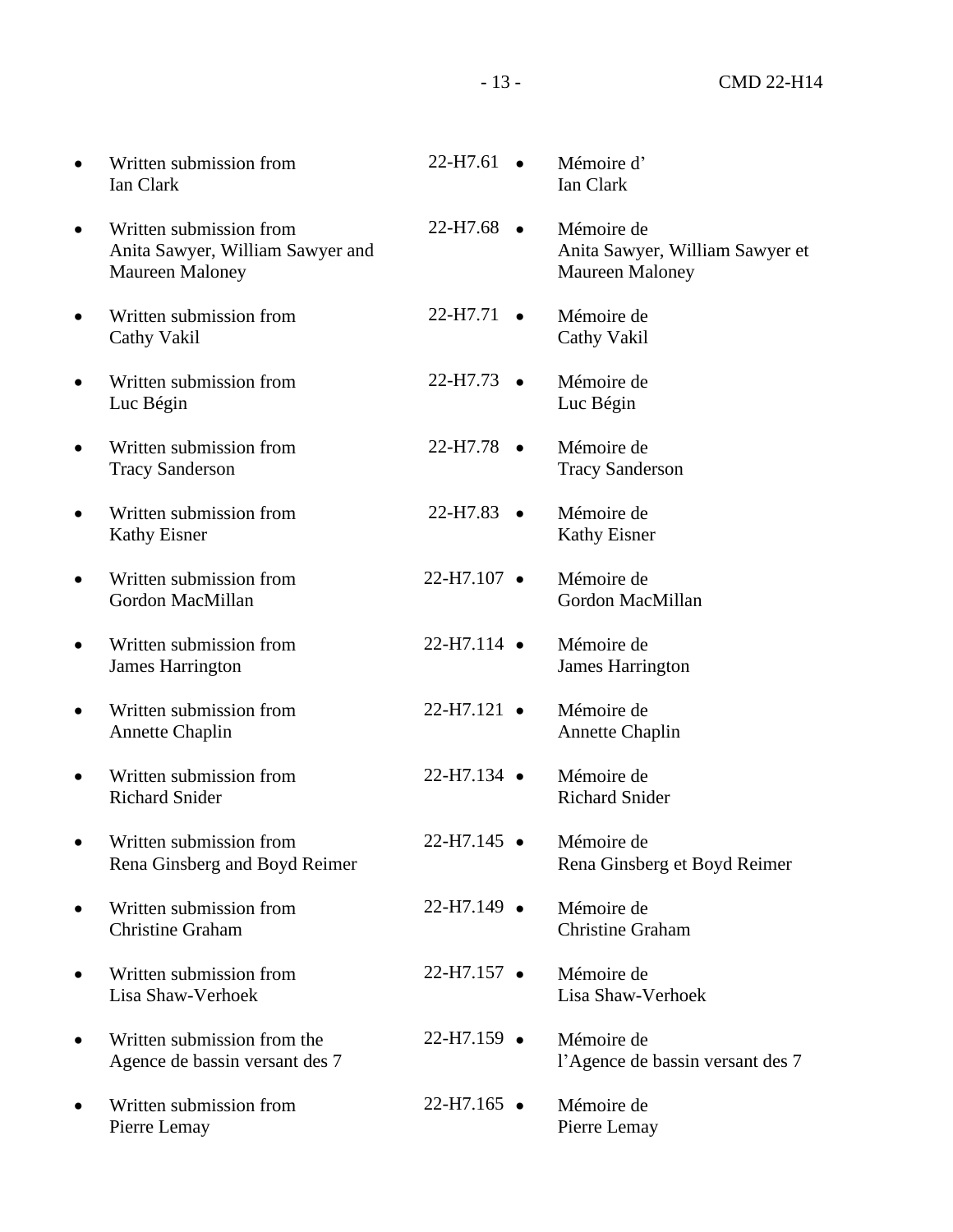#### **Written submissions pertaining to Long-Term Safety Case** Written submission from Brian Colby  $22-H7.13$   $\bullet$ • Written submission from Benjamin Rouben  $22-H7.17$   $\bullet$ • Written submission from Margit Dehnicke-Templeton  $22-H7.20$   $\bullet$ • Written submission from Lawrence Johnson  $22-H7.27$   $\bullet$ • Written submission from the Municipality of Bristol  $22-H7.42$   $\bullet$ • Written submission from Zackary Krowchuk  $22-H7.70$   $\bullet$ • Written submission from Philip Sweetnam  $22-H7.90$   $\bullet$ • Written submission from Edward Waller  $22-H7.116$   $\bullet$ • Written submission from Gregory Csullog  $22-H7.153$   $\bullet$ • Written submission from David K. Raman  $22-H7.158$   $\bullet$ **Mémoires écrits portant sur la sûreté à long terme** Mémoire de Brian Colby Mémoire de Benjamin Rouben • Mémoire de Margit Dehnicke-Templeton Mémoire de Lawrence Johnson Mémoire de la Municipalité de Bristol Mémoire de Zackary Krowchuk Mémoire de Philip Sweetnam Mémoire de Edward Waller Mémoire de Gregory Csullog Mémoire de David K. Raman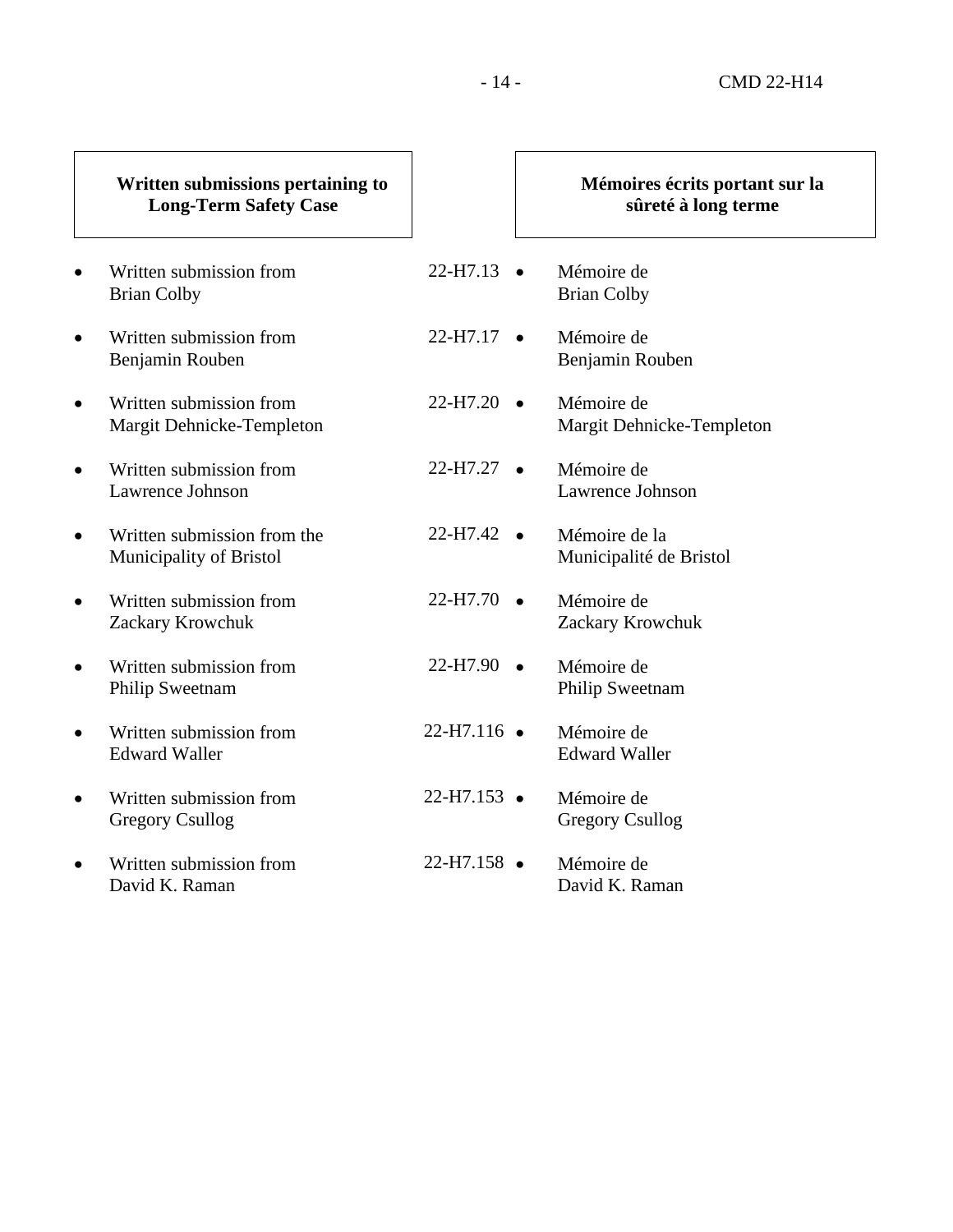- 15 - CMD 22-H14

|           | Written submissions pertaining to<br><b>Indigenous Consultation</b><br>and Engagement        |                       |           | Mémoires écrits portant sur la<br>consultation et la mobilisation<br>des Autochtones |
|-----------|----------------------------------------------------------------------------------------------|-----------------------|-----------|--------------------------------------------------------------------------------------|
|           | Written submission from the<br>Algonquins of Ontario                                         | $22-H7.98$ $\bullet$  |           | Mémoire des<br>Algonquins d'Ontario                                                  |
| $\bullet$ | Written submission from the<br>Kitigan Zibi Anishinabeg<br><b>First Nation</b>               | $22-H7.113$ $\bullet$ |           | Mémoire de la<br>Première Nation des Anishinabeg<br>de Kitigan Zibi                  |
| $\bullet$ | Written submission from the<br>Métis Nation of Ontario                                       | $22-H7.151$ $\bullet$ |           | Mémoire de la<br>Nation métisse de l'Ontario                                         |
| $\bullet$ | Written submission from the<br><b>Curve Lake First Nation</b>                                | $22-H7.140$ $\bullet$ |           | Mémoire de la<br>Première Nation de Curve Lake                                       |
|           | Written submissions pertaining to<br><b>Requested Licence Amendment</b>                      |                       |           | Mémoires écrits portant sur la<br>modification demandée au permis                    |
|           | Written submission from<br>Colin Robb                                                        | 22-H7.4               | $\bullet$ | Mémoire de<br>Colin Robb                                                             |
| $\bullet$ | Written submission from<br>Donna Snowden                                                     | 22-H7.6               | $\bullet$ | Mémoire de<br>Donna Snowden                                                          |
|           | Written submission from the<br>Municipalité de l'Île-du-Grand-Calumet                        | 22-H7.8               | $\bullet$ | Mémoire de la<br>Municipalité de l'Île-du-Grand-Calumet                              |
| ٠         | Written submission from<br>William J. Holtslander                                            | $22-H7.11$ $\bullet$  |           | Mémoire de<br>William J. Holtslander                                                 |
| ٠         | Written submission from<br><b>Bob French</b>                                                 | $22-H7.12$ $\bullet$  |           | Mémoire de<br><b>Bob French</b>                                                      |
| $\bullet$ | Written submission from the<br>Sylvia Fedoruk Canadian Centre for<br>Nuclear Innovation Inc. | 22-H7.15<br>$\bullet$ |           | Mémoire du<br>Sylvia Fedoruk Canadian Centre for<br>Nuclear Innovation Inc.          |
| ٠         | Written submission from<br>Victor Golovko                                                    | $22-H7.18$ $\bullet$  |           | Mémoire de<br>Victor Golovko                                                         |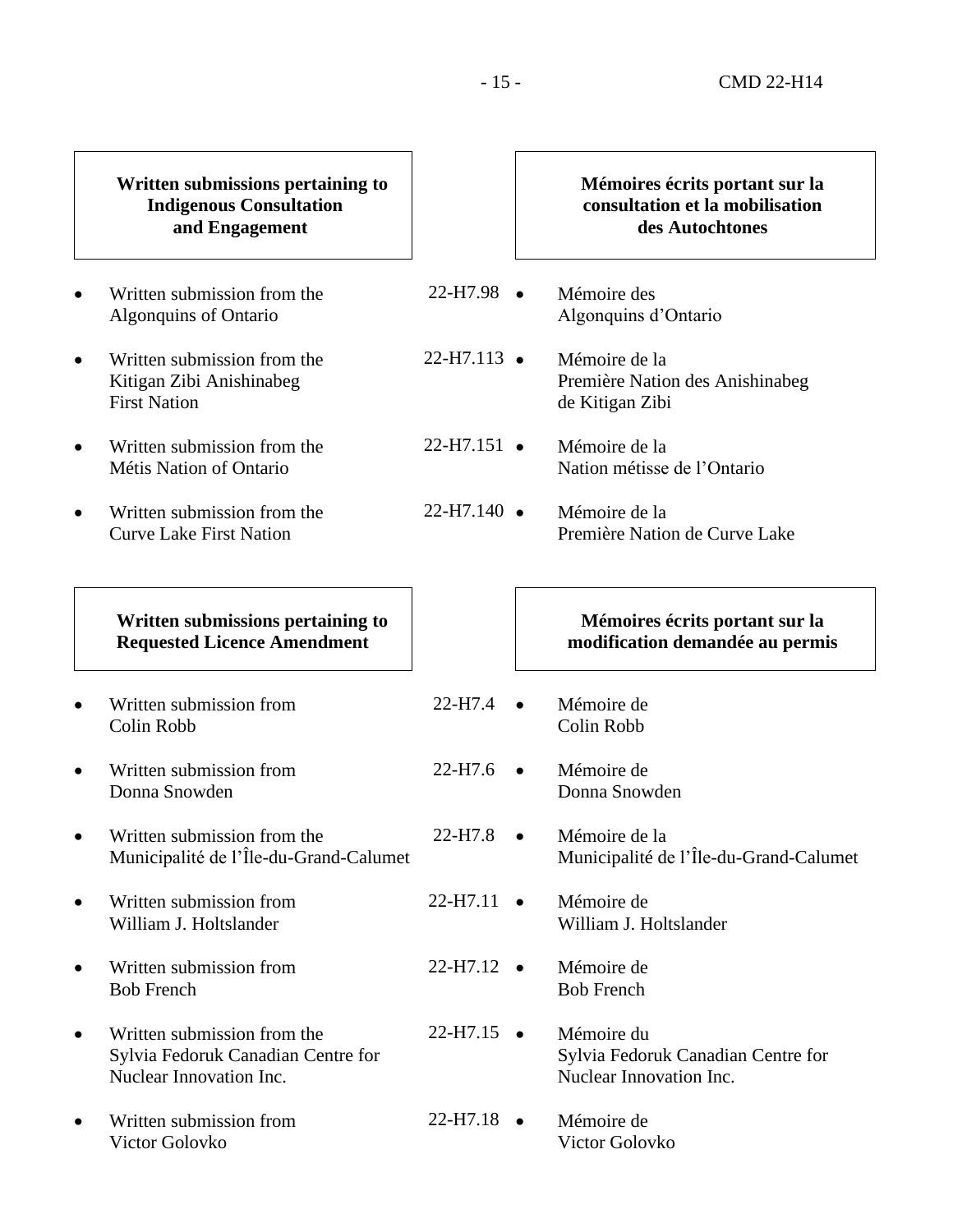- 16 - CMD 22-H14

• Written submission from the Training and Development Team at CNL  $22-H7.22$   $\bullet$ • Written submission from Morgan Brown  $22-H7.23$   $\bullet$ • Written submission from the Nuclear Innovation Institute  $22-H7.24$   $\bullet$ • Written submission from Tetra Tech Canada Inc. and ES-Fox Limited  $22-H7.25$   $\bullet$ • Written submission from Brendon Walsh  $22-H7.29$   $\bullet$ • Written submission from AECOM Canada Ltd  $22-H7.30$   $\bullet$ • Written submission from the Council of the Town of Laurentian Hills  $22-H7.35$   $\bullet$ • Written submission from Dylan Verburg  $22-H7.37$   $\bullet$ • Written submission from Renate Manthei 22-H7.38 • Written submission from Mark McLoughlin, Deputy Minister, Saskatchewan Ministry of Environment 22-H7.44 • Written submission from BWXT Canada Ltd.  $22-H7.47$   $\bullet$ • Written submission from the Decommissioning and Environmental Remediation Program Integration at CNL  $22-H7.48$   $\bullet$ • Written submission from Stephanie Clement  $22-H7.51$   $\bullet$ • Written submission from Philip Kompass  $22-H7.52$   $\bullet$ • Mémoire de l'équipe de formation et développement aux LNC Mémoire de Morgan Brown • Mémoire du Nuclear Innovation Institute • Mémoire de Tetra Tech Canada Inc. et ES-Fox Limited • Mémoire de Brendon Walsh Mémoire de AECOM Canada Ltd • Mémoire du Council of the Town of Laurentian Hills • Mémoire de Dylan Verburg Mémoire de Renate Manthei Mémoire de Mark McLoughlin, sous-ministre, ministère de l'Environnement de la Saskatchewan Mémoire de BWXT Canada Ltd. Mémoire de l' Intégration du programme de déclassement et d'assainissement environnemental des LNC Mémoire de Stephanie Clement • Mémoire de Philip Kompass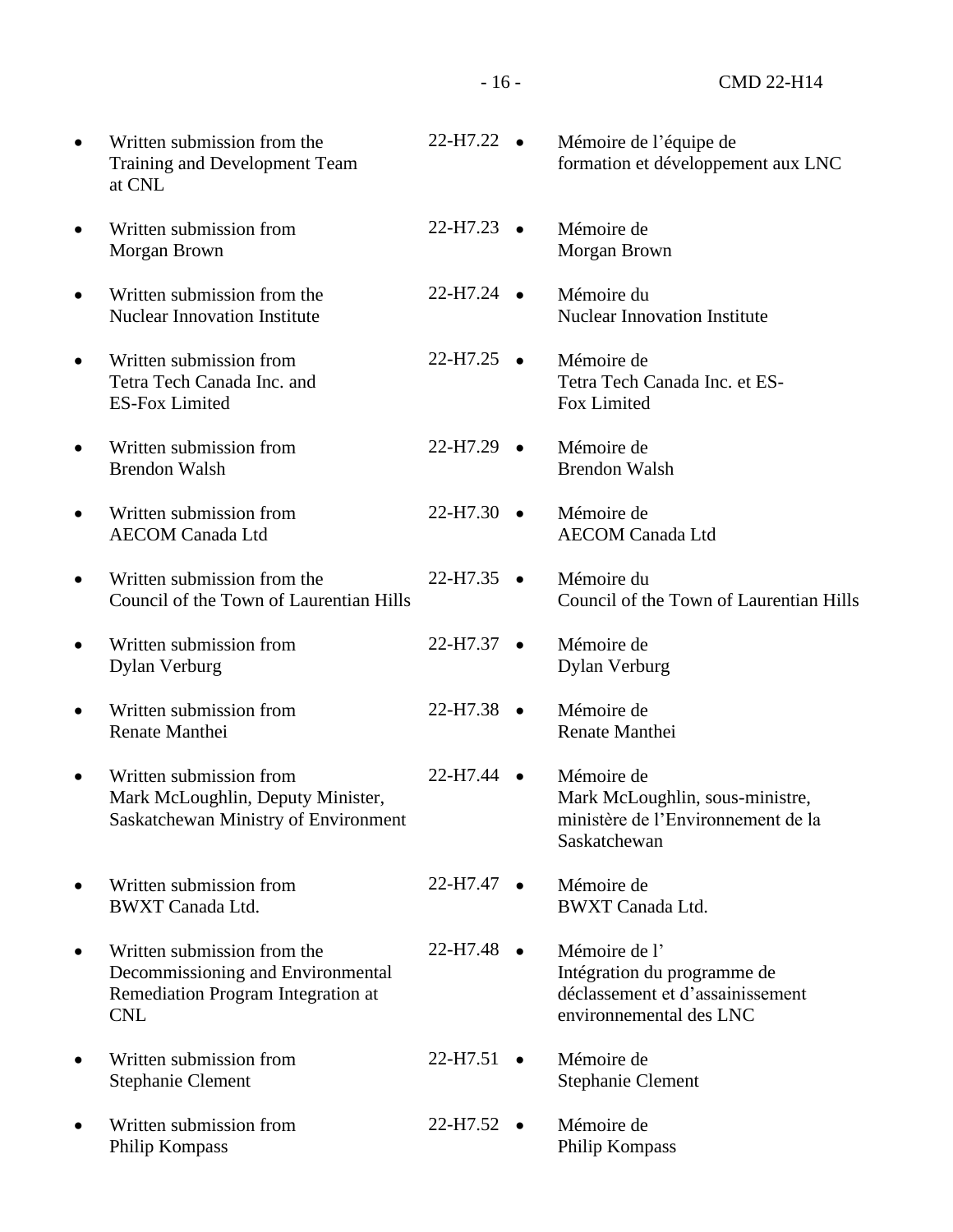| Written submission from<br><b>Ontario Power Generation</b>                                               | 22-H7.53              | Mémoire d'<br><b>Ontario Power Generation</b>                                                  |
|----------------------------------------------------------------------------------------------------------|-----------------------|------------------------------------------------------------------------------------------------|
| Written submission from the<br>Port Hope and District<br><b>Chamber of Commerce</b>                      | 22-H7.54<br>$\bullet$ | Mémoire de la<br>Port Hope and District<br><b>Chamber of Commerce</b>                          |
| Written submission from<br><b>Moltex Energy</b>                                                          | $22-H7.56$ $\bullet$  | Mémoire de<br><b>Moltex Energy</b>                                                             |
| Written submission from<br>Women in Nuclear Canada                                                       | $22-H7.57$ $\bullet$  | Mémoire de<br>Women in Nuclear Canada                                                          |
| Written submission from<br>TRIUMF, Inc.                                                                  | 22-H7.59<br>$\bullet$ | Mémoire de<br>TRIUMF, Inc.                                                                     |
| Written submission from the<br>Society of United Professionals                                           | $22-H7.65$ •          | Mémoire de la<br>Society of United Professionals                                               |
| Written submission from<br>Jacques Plourde                                                               | 22-H7.66<br>$\bullet$ | Mémoire de<br>Jacques Plourde                                                                  |
| Written submission from<br><b>NB</b> Power                                                               | $22-H7.67$ $\bullet$  | Mémoire d'<br>Énergie NB                                                                       |
| Written submission from<br>Sohan Chouhan                                                                 | $22-H7.77$ $\bullet$  | Mémoire de<br>Sohan Chouhan                                                                    |
| Written submission from the<br>Fuel Program and Projects Division<br>at CNL                              | $22-H7.82$ $\bullet$  | Mémoire de la<br>Division du programme et projets<br>combustibles des LNC                      |
| Written submission from<br>Aecon                                                                         | 22-H7.85              | Mémoire de<br>Aecon                                                                            |
| Written submission from the<br>Municipality of Port Hope                                                 | $22-H7.86$ $\bullet$  | Mémoire de la<br>Municipalité de Port Hope                                                     |
| Written submission from the<br>Facilities Decommissioning and<br><b>Environmental Remediation at CNL</b> | 22-H7.91              | Mémoire du Déclassement des<br>installations et l'assainissement de<br>l'environnement aux LNC |
| Written submission from<br>M. Sullivan & Son Ltd.                                                        | 22-H7.92<br>$\bullet$ | Mémoire de<br>M. Sullivan & Son Ltd.                                                           |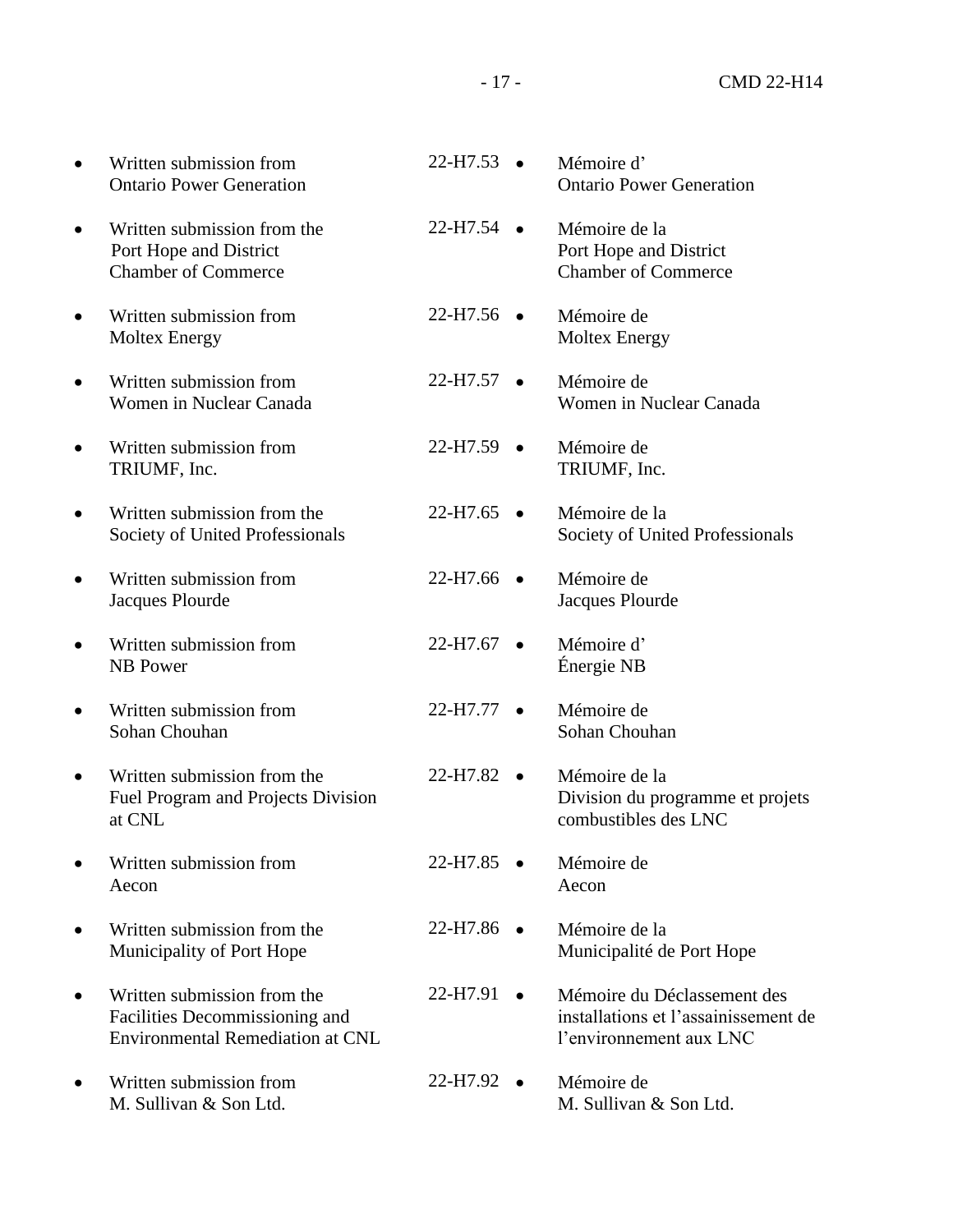|           | Written submission from<br>Cameco Corporation                                                             | 22-H7.93 ·            | Mémoire de<br>Cameco Corporation                                                                                 |
|-----------|-----------------------------------------------------------------------------------------------------------|-----------------------|------------------------------------------------------------------------------------------------------------------|
|           | Written submission from<br><b>Bailey Waite</b>                                                            | $22-H7.97$ $\bullet$  | Mémoire de<br><b>Bailey Waite</b>                                                                                |
| $\bullet$ | Written submission from<br>John Yakabuski, M.P.P.,<br>Renfrew-Nipissing-Pembroke                          | $22-H7.100$ $\bullet$ | Mémoire de<br>John Yakabuski, député,<br>Renfrew-Nipissing-Pembroke                                              |
|           | Written submission from<br>Dewar Industrial Services Inc.                                                 | $22-H7.110$ $\bullet$ | Mémoire de<br>Dewar Industrial Services Inc.                                                                     |
|           | Written submission from the<br><b>Cleanup Function at CNL</b>                                             | $22-H7.112$ $\bullet$ | Mémoire de la<br>Fonction de nettoyage des LNC                                                                   |
|           | Written submission from the<br><b>Waste Services at CNL</b>                                               | $22-H7.115$ $\bullet$ | Mémoire du<br>Service des déchets des LNC                                                                        |
|           | Written submission from<br>Antony G. Morris                                                               | $22-H7.118$ $\bullet$ | Mémoire de<br>Antony G. Morris                                                                                   |
|           | Written submission from the<br>Division of Decommissioning and<br><b>Environmental Remediation at CNL</b> | $22-H7.123$ $\bullet$ | Mémoire de la Division du déclassement<br>des installations et de l'assainissement de<br>l'environnement des LNC |
|           | Written submission from<br>Erica Coulombe                                                                 | $22-H7.128$ $\bullet$ | Mémoire d'<br>Erica Coulombe                                                                                     |
|           | Written submission from<br>Pamela Schreiner                                                               | 22-H7.148 ·           | Mémoire de<br>Pamela Schreiner                                                                                   |
|           | Written submission from the<br>Waste Strategy Program at CNL                                              | $22-H7.152$ $\bullet$ | Mémoire du Programme de la stratégie<br>des déchets aux LNC                                                      |
| $\bullet$ | Written submission from<br>Daniel Hoornweg                                                                | $22-H7.154$ $\bullet$ | Mémoire de<br>Daniel Hoornweg                                                                                    |
| $\bullet$ | Written submission from<br>Joanne Mantha                                                                  | $22-H7.156$ $\bullet$ | Mémoire de<br>Joanne Mantha                                                                                      |
| $\bullet$ | Written submission from the<br>Municipality of Clarington                                                 | $22-H7.160$ $\bullet$ | Mémoire de la<br>Municipalité de Clarington                                                                      |
| $\bullet$ | Written submission from the<br><b>Canadian Association of Nuclear Host</b><br>Communities                 | $22-H7.161$ $\bullet$ | Mémoire de la<br><b>Canadian Association of Nuclear Host</b><br>Communities                                      |